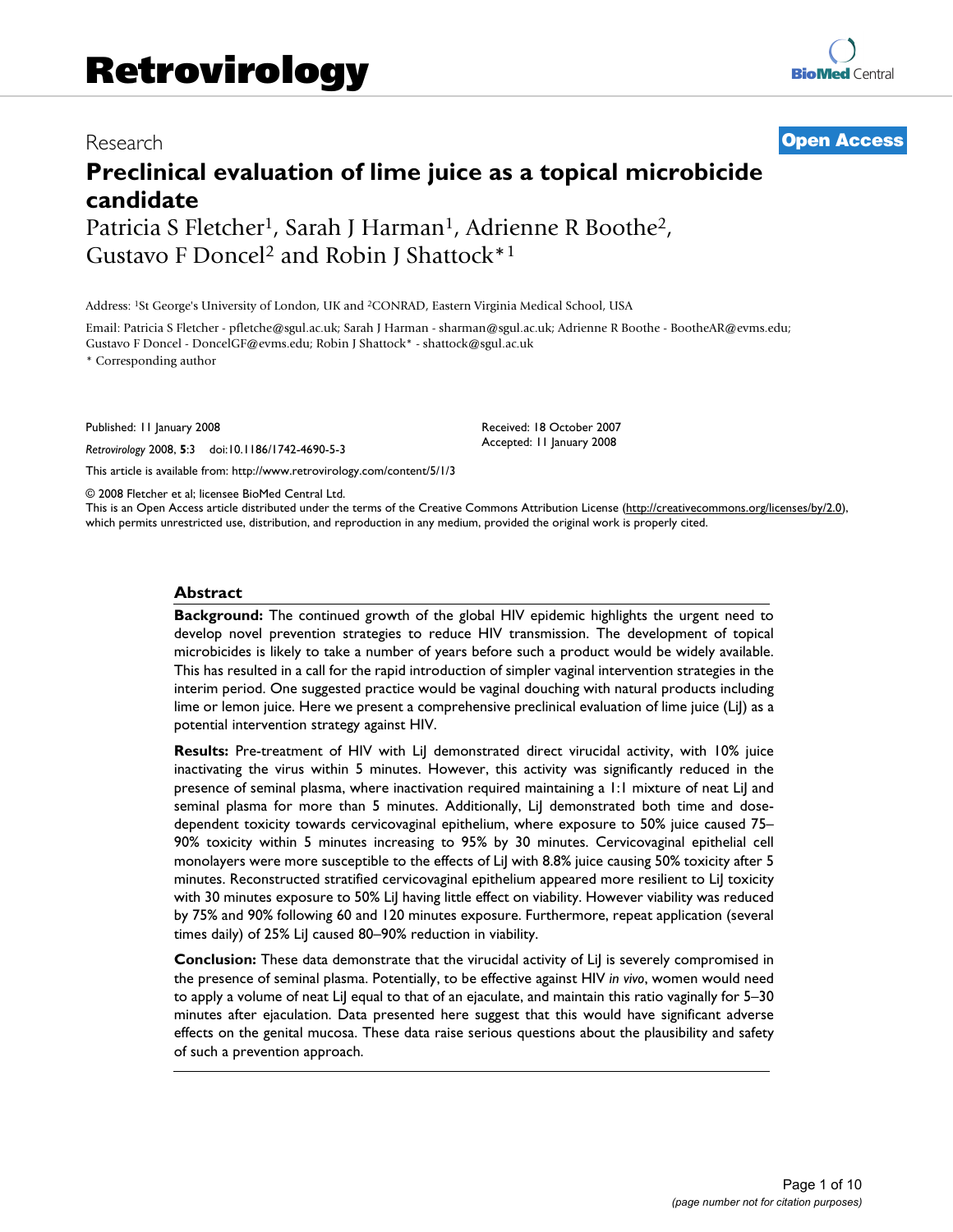# **Background**

Women are increasingly bearing the brunt of the global HIV epidemic, accounting for 50% of cases worldwide and >67% of cases in sub-Saharan Africa where three times more 15–24 year old women are infected than men [1]. The mantra of "abstinence, faithfulness and condoms" appears to be failing these vulnerable groups where men often refuse to use condoms and faithfulness only works if practiced by both partners [2]. The lack of alternative protection options available to women has led to the use of traditional practices such as vaginal douching with water, soap or acidic solutions in the belief that this may prevent HIV infection.

For an intervention strategy against HIV transmission to be effective it needs to fulfil criteria associated with cost, availability, acceptability, safety and efficacy [3,4]. The urgent need for the development of female-initiated strategies to prevent HIV-1 transmission has been the basis for international efforts to develop vaginal microbicides [4]. However, the timelines for the development of an effective microbicide (5–10 years) have led some to question whether simpler strategies using readily available natural products such as limes or lemons, might allow a more rapid introduction of a vaginal intervention strategy that could prevent infection even if only partially effective. Limes are cheap and readily accessible throughout all tropical and temperate regions of the globe [5], and thus are probably accessible to the majority of the world's population. Therefore they most likely fit the first three criteria of an effective intervention strategy (cheap, available, acceptable), however little is known about the other criteria – safety and efficacy.

The hypothesis that lime/lemon douching might prevent HIV transmission is based upon existing data showing that a pH <4.5 is sufficient to inactivate HIV *in vitro* [6]. Therefore, maintenance of a low  $pH$  (<4.0) has been the basis of several intervention strategies, specifically the development of acid buffering gels including BufferGel [7,8], which is currently in phase IIb clinical trials, and ACIDFORM [9], currently in phase I clinical trials. Recent data, however, indicate that non-clade B primary HIV-1 isolates may be less susceptible to low pH than the labadapted clade B viruses used in previous studies [10].

There is a long reported history of African women douching with lime juice (LiJ), lemon juice (LeJ), vinegar or acidic soft drinks in the belief that it may prevent pregnancy and/or sexually transmitted diseases (STDS) [5]. This suggests that should such practices be effective, they could be rapidly implemented. However the frequency and geographical distribution of such practices across Africa and other areas of the world with high HIV prevalence has not been systematically evaluated. More importantly, the impact of such practices on HIV transmission rates (positive or negative) has not been assessed. A recent survey of female sex workers (FSW) in the city of Jos, Nigeria reported that up to 80% of them regularly used LiJ/LeJ douches either before or after sex, and of those 68.6% used lime, 19.6% lemon and 11.8% used both [11]. A previous pilot study on a similar population of commercial FSW has shown that the most common method of using LiJ is to mix the juice from 1–4 limes with 1–4 teaspoons of water and douche with the resulting solution, but practices range from mixing the juice of one lime with one cup of water to mixing the juice of four limes with one teaspoon of water [12].

As LiJ has been evaluated in phase I clinical trials to assess its safety as a potential intervention strategy against HIV transmission, and its use may have already been adopted by women at risk of HIV infection, we have undertaken preclinical *in vitro* studies to assess the potential safety and efficacy of LiJ using cellular and *ex vivo* mucosal tissue models.

# **Results**

# *Virucidal activity of lime juice*

To determine whether LiJ exhibited virucidal properties, HIV-1 $_{\text{Bal}}$  was pre-treated with 5 or 10% LiJ (diluted using RPMI 1640 + 10% fetal bovine serum [RPMI 10%]) for 5, 30, 60 or 120 minutes prior to application onto human cervicovaginal tissue explants. To minimise the toxicity of LiJ to the cultured tissue, the virus/LiJ mixture was diluted 1/10 using RPMI 10% prior to tissue exposure. Following a 2 hour exposure to virus/LiJ, cervicovaginal tissue was washed and cultured for 10 days when viral infection was determined by the release of p24 antigen in the culture supernatants. To ensure that any lack of infection in cervicovaginal tissue was not due to LiJ toxicity, additional explants were exposed to equivalent LiJ concentrations for 2 hours and assessed for viability in parallel. Those concentrations of LiJ demonstrating more than 25% toxicity were not evaluated for HIV infection. On this basis, concentrations above 10% (i.e., 1% following the 1/10 dilution performed prior to exposure) could not be evaluated due to their significant toxic effects on cervicovaginal tissue (data not shown). At 5%, LiJ was seen to exhibit virucidal activity in a time-dependent manner, needing 60 minutes to completely inhibit viral infectivity (Figure 1). Five minutes, however, was sufficient for 10% LiJ diluted in culture medium to completely inactivate the virus.

#### *Virucidal activity in the presence of semen*

Although LiJ was shown to have virucidal activity against HIV-1 infection of cervicovaginal explants, it was important to determine the virucidal activity in the presence of semen, the natural carrier of the virus during sexual transmission. This was completed using T cells and microplate-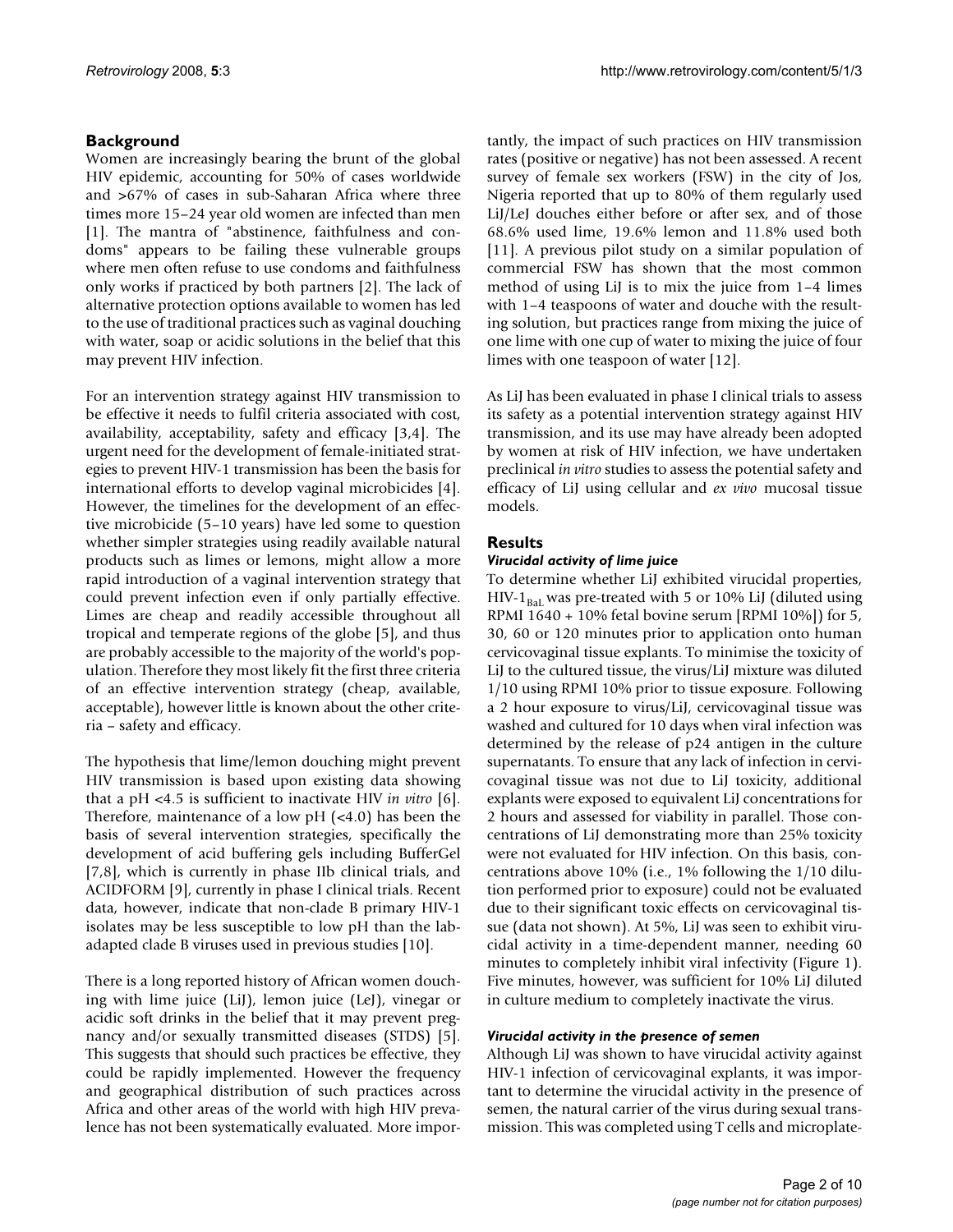

**Virucidal activity of lime juice**. HIV-I<sub>BaL</sub> (10<sup>5</sup> TCID<sub>50</sub>) was exposed to 5% (blue circles) or 10% (red circles) LiJ (diluted using RPMI 10% FBS) for 5 – 120 minutes. This HIV/ juice mix was then diluted 1/10 with RPMI 10% and applied to human cervicovaginal explants. Following 2 hours, explants were washed to remove juice and excess virus, and cultured for 10 days with 50% media feeds every 2–3 days. HIV-1 infection was determined by measurement of p24 Ag release into culture supernatants. Data shown are expressed as percentage infection (when compared to an untreated virus control) and represent the mean  $\pm$  SEM of n = 3 independent tissue donors where each condition was tested in triplicate.

immobilised virus. Immobilised HIV- $1_{RF}$  was treated with LiJ in the absence or presence of 50 or 25% seminal plasma (SP) for 5, 30 or 60 minutes. Following LiJ/SP removal by washing, virus was then cultured with C8166 T cells for 7 days when viral replication was determined by viral reverse transcriptase (RT) activity in culture supernatants. As had been observed using cervicovaginal explants, LiJ diluted in saline (0.9% NaCl) was virucidal in both a time and dose-dependent manner, with  $\geq$  5% LiJ inactivating all virus after 30 minutes of incubation (Figure 2). However, in the presence of SP, virucidal activity was significantly reduced. In the absence of SP, 50% LiJ inactivated 80% of the virus within 5 minutes. However, in the presence of 25 or 50% SP, virus inactivation required LiJ exposure for 30 minutes to have the same effect. This effect was more noticeable with lower concentrations of LiJ, with the virucidal activity of  $\leq$  25% LiJ being eliminated by 50% SP. Furthermore, the presence of 25% SP significantly prevented any virucidal activity of  $\leq 10\%$  LiJ. Only a 30–60 minute treatment of virus with 50% LiJ in the presence of 25 or 50% SP was sufficient to completely inhibit HIV-1 $_{RF}$  infection of T cells.

#### *Toxicity of lime juice on human genital tissue*

As the initial determinations of virucidal activity using genital tissue had demonstrated that LiJ exhibited a potential toxic effect, any detrimental effects attributable to LiJ application were evaluated further. Cervicovaginal and penile tissue explants were exposed to LiJ (0.5–50% diluted in normal saline) for 5, 30, 60 or 120 minutes and toxicity determined using the principle of MTT dye reduction. Exposure to LiJ exhibited significant dose and timedependent toxic effects on genital tissue with similar effects observed with both cervicovaginal (Figure 3A) and penile tissue explants (Figure 3B). In general, increased exposure times resulted in decreased 50% toxic dose  $(TD_{50})$  values (Figure 3C), whilst low concentrations (0.5–1%) of LiJ appeared non-toxic to genital tissue, even following 120 minute exposure. However, as little as 5% LiJ caused significant toxicity to genital tissue following exposure times of 30 minutes or more. Furthermore, a 5 minute exposure to 50% LiJ caused a 75–90% reduction in viability, and >95% reduction following a 30 minute exposure period in both cervicovaginal and penile tissue explants.

#### *Toxicity of lime juice to cervical epithelial cells*

The potential toxicity caused to the epithelium of the cervix was evaluated using the cervical epithelial cell line ME180. As previously, cells were exposed to LiJ diluted in normal saline for 5, 30 or 60 minutes when cell viability was then determined. Exposure of cervical epithelial cells to LiJ again caused a significant toxic effect that was both time and dose-dependent (Figure 4). Whilst treatment for only 5 minutes caused a 50% reduction in viability at 8.8% juice, this decreased to 0.54% following 30 minutes, and 0.16% following a 60 minute exposure.

#### *Toxicity of lime juice application on the stratified cervicovaginal epithelium*

To evaluate the effect of topical application of LiJ onto an intact, stratified cervicovaginal epithelium, investigations were completed using reconstructed cervicovaginal epithelial cultures (MatTek Corp). Although the stratified cervicovaginal epithelium appeared to be less susceptible than mucosal genital tissue to the toxic effects of LiJ (diluted in saline) following topical application, dose and time-dependent effects were also observed (Figure 5). Whilst there were no obvious signs of toxicity following a 5 or 30 minute treatment period with up to 50% LiJ, a significant reduction in viability was observed following 60 minutes, with 50% LiJ causing a 75% reduction in viability. Furthermore, a 2 hour exposure to 25% LiJ resulted in 65% reduction in viability and 50% LiJ caused 90% toxicity. In contrast to genital tissue explants, a single topical application of 5 or 10% LiJ to the stratified cervicovaginal epithelium did not cause any obvious toxicity even when exposure occurred for 2 hours.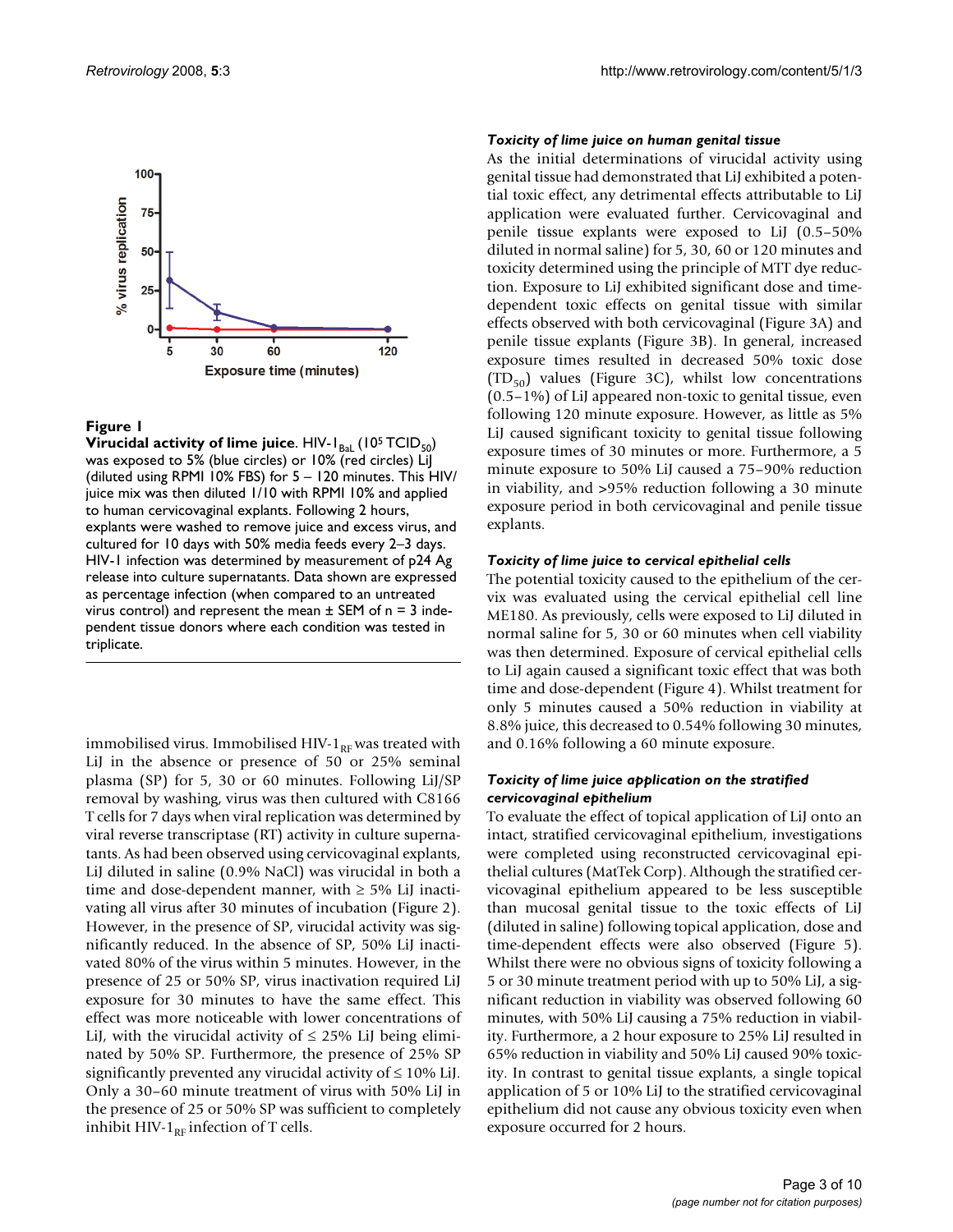

B) 25% Lime Juice



**Virucidal activity of lime in the presence of semen**. Immobilised HIV-1<sub>RF</sub> (using poly L-lysine capture) was treated with LiJ (diluted in normal saline) in the absence (red circles/solid line) or presence of seminal plasma (50% seminal plasma: dark blue circles/dashed line; 25% seminal plasma: light blue circles/dotted line) for 5, 30 or 60 minutes. Juice and semen were then removed by washing and immobilised virus cultured with C8166 T cells for 7 days. Viral replication was determined by measurement of RT in culture supernatants. LiJ concentrations tested were: A) 50%; B) 25%; C) 10%; and D) 5%. Data shown are expressed as percentage infection (when compared to an untreated virus control) and represent the mean  $\pm$  SEM of n = 3 (25% seminal plasma) or n = 5 (50% or no seminal plasma) independent experiments where each condition was tested in triplicate. Statistical analysis (ANOVA with Bonferroni post tests) was performed comparing LiJ treated samples and an untreated viral control, and comparing samples in the presence (2 concentrations) or absence (LiJ only) of seminal plasma. Those conditions causing statistically significant differences are marked with asterisks (\* p < 0.05; \*\* p < 0.01; \*\* p < 0.001) and are colour coded (red: juice only; dark blue: LiJ with 50% seminal plasma; light blue: LiJ with 25% seminal plasma).

To investigate whether an intact stratified cervicovaginal epithelium would be more susceptible to the toxic effects of LiJ following multiple applications, reconstructed cervicovaginal epithelial cultures were repeatedly exposed to a topical application of LiJ. Multiple exposures occurred either over one day (five 30 minute treatments followed each time by a 60 minute culture period in the absence of LiJ), or once a day for 5 days (30 minute exposure each day, followed by overnight culture in the absence of LiJ).

Following either repeat treatment regime, the stratified cervicovaginal epithelium appeared to be more susceptible to the toxic effects of LiJ in a dose and time-dependent manner (Figure 6). Significant toxicity was observed following repeat application, with 25% LiJ causing 80–90% reduction in viability. Whilst repeated application of 10% LiJ throughout the course of one day caused a 60% reduction in epithelial viability, the same LiJ concentration appeared non-toxic when applied once daily for 5 consec-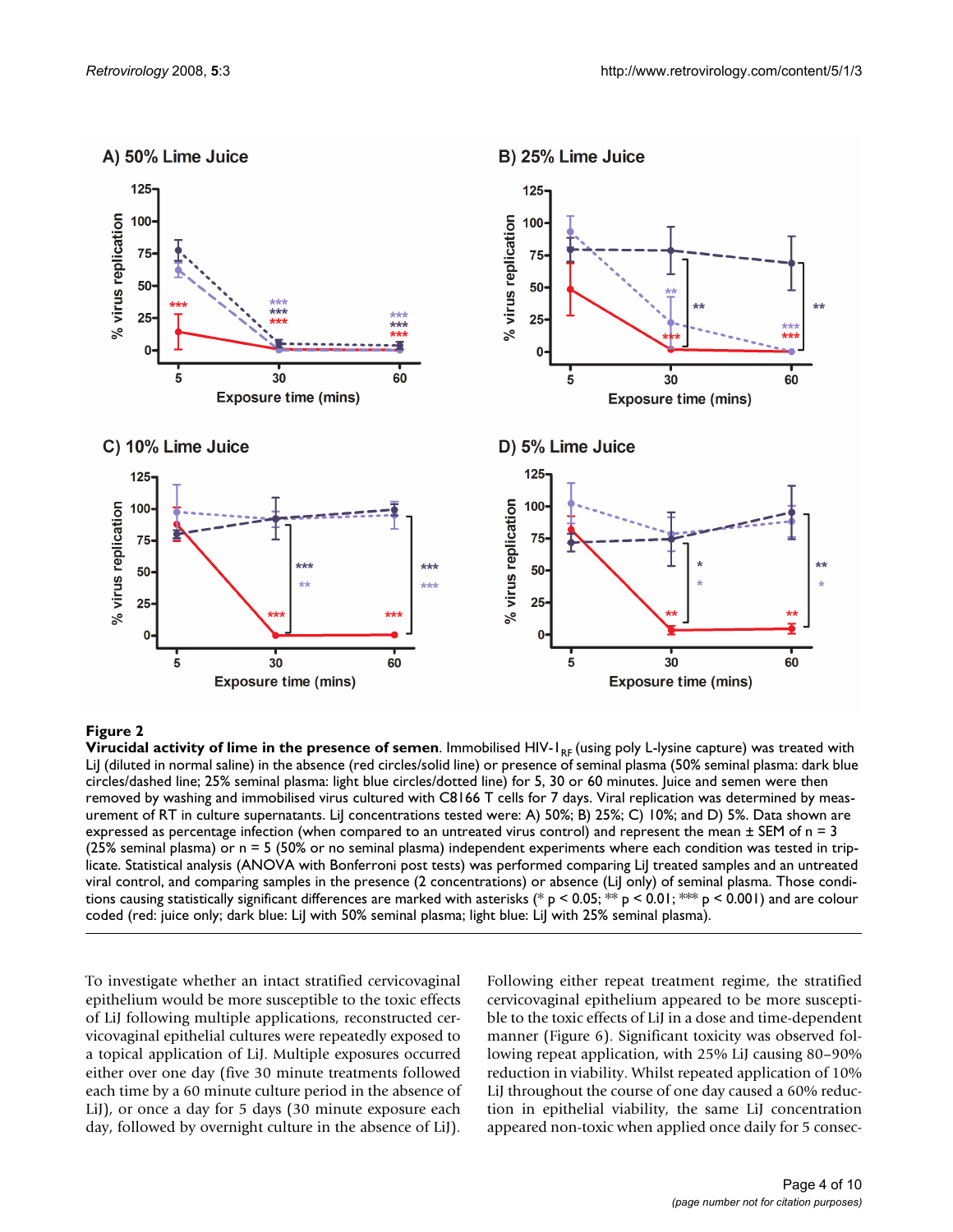

**Toxicity of lime juice on cervicovaginal and penile tissue**. (A) Human cervicovaginal and (B) penile tissue explants were exposed to LiJ (diluted using normal saline) for 5, 30, 60 or 120 minutes. Juice was then removed by washing and tissue viability assessed by the method of MTT dye reduction. Data shown are expressed as percentage viability (when compared to an untreated control) andrepresent the mean  $\pm$  SEM of n = 2 (cervicovaginal) or n = 3 (penile) independent tissue donors where each condition was tested in triplicate. Statistical analysis (ANOVA with Bonferroni post tests) was performed comparing LiJ treated samples with an untreated control. Those conditions causing statistically significant differences are marked with an asterisk (\* p < 0.05; \*\* p < 0.01; \*\* p < 0.001). (C) The 50% toxic dose (TD<sub>50</sub>) of LiJ was determined using non-linear regression analysis for cervicovaginal (red circles) and penile (blue circles) tissue.

utive days. In neither treatment regime was 5% LiJ seen to cause any detrimental effects.





# Figure 4

**Toxicity of lime on cervical epithelial cells**. Cervical epithelial cells (ME180) were exposed to LiJ (diluted using normal saline) for 5 (red circles), 30 (blue circles) or 60 (green circles) minutes. Juice was then removed by washing and tissue viability assessed by the method of MTT dye reduction. Data shown are expressed as percentage viability (when compared to an untreated control) andrepresent the mean  $\pm$  SEM of n = 4 independent experiments where each condition was tested in quadruplicate. The 50% toxic dose  $(TD_{50})$  of LiJ was determined using non-linear regression analysis.

It has long been recognized that HIV is inactivated by low pH (<4.0) [6,13-15]. Therefore the reduction of vaginal pH by LiJ provides the basis for its potential use as an anti-HIV intervention strategy. However SP is known to have significant buffering capacity to overcome the low vaginal pH that would be hostile to sperm viability [16]. Such neutralization of vaginal pH has been postulated as a possible co-factor for sexual transmission of HIV [17]. Furthermore, it should be noted that an evaluation of 19 varieties of lime found worldwide (obtained from the USDA Repository in California), demonstrated significant variation in colour, size, and the volume and pH of extracted juice (data not shown). In particular, "sour" limes had a very different pH to "sweet" limes (pH 2.7  $\pm$ 0.2 versus  $6.2 \pm 0.2$ ; data not shown).

A previous report has demonstrated that 20% LeJ was sufficient to reduce the pH of SP from 8.4 to 4.1 [18], supporting its potential use as an acidic douche to reduce pregnancy and STD transmission. Indeed, we also observed that 50% sour LiJ significantly reduced the pH of semen from pH 7.6 to 3.2 (data not shown). Furthermore, 20% LeJ or LiJ was sufficient to immobilise sperm within 1 minute [18] (Doncel, unpublished), suggesting that both LeJ and LiJ could have spermicidal activity *in vivo*. LiJ has previously been reported to exhibit potent virucidal activity against HIV, with 20% LiJ inactivating 80% of HIV within only 2 minutes and 10% juice in 60 minutes [19]. Data presented here support these findings, with concen-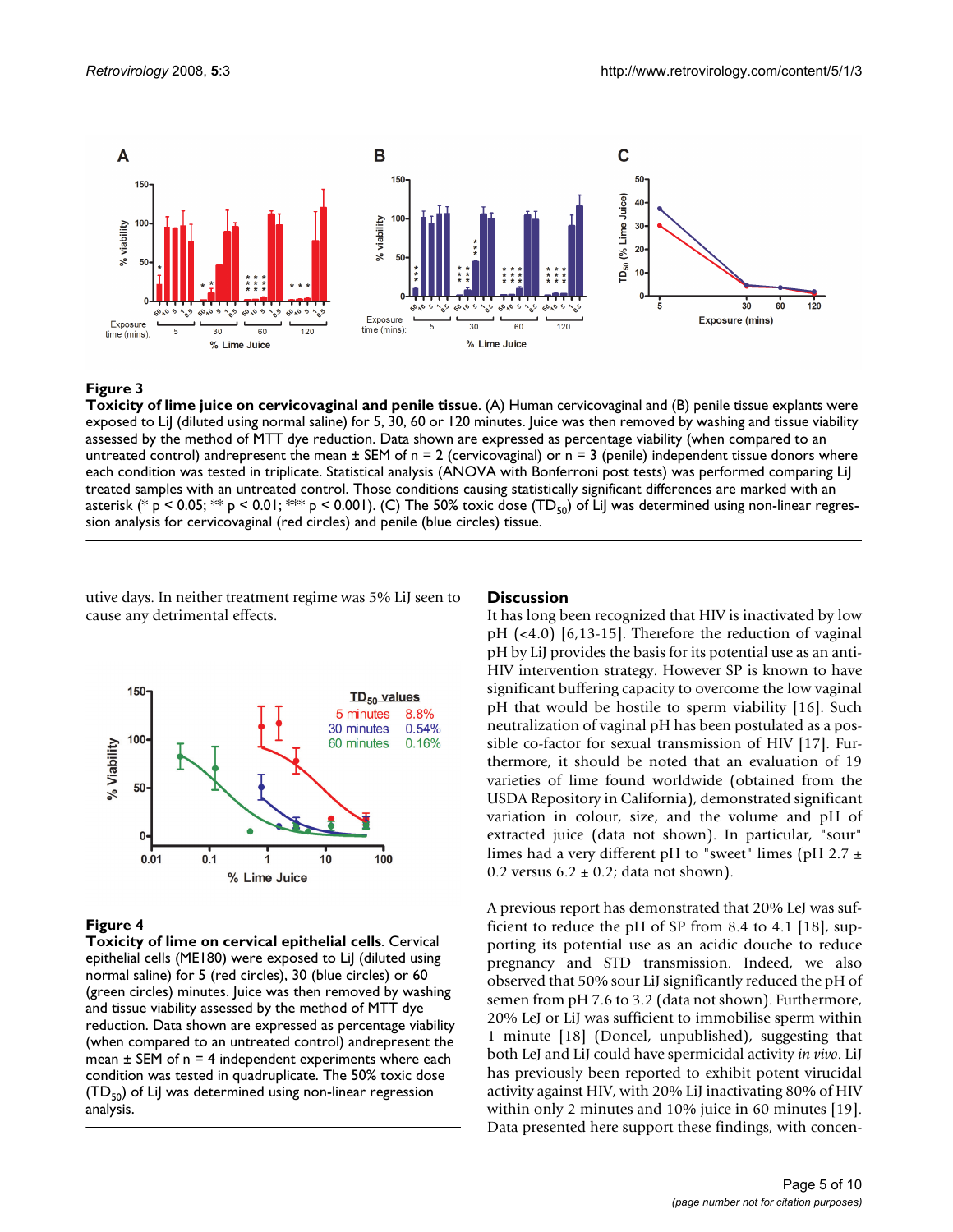

**Toxicity of lime juice following topical application onto reconstructed cervicovaginal epithelia**. Reconstructed cervicovaginal epithelial tissues (MatTek Corporation) were exposed to LiJ (diluted using normal saline) for 5, 30, 60 or 120 minutes. Juice was then removed by washing and tissue viability assessed by the method of MTT dye reduction. Data shown are expressed as percentage viability (when compared to an untreated control) andrepresent the mean  $\pm$  SEM of  $n = 3$  independent experiments. Statistical analysis was completed using ANOVA with Bonferroni post tests and statistically significant changes marked with  $*$  ( $p$  < 0.05) or  $**$  (p < 0.01).

trations of 50% and 5% LiJ able to inactivate HIV *in vitro* within 5 and 30 minutes, respectively. However, whilst others have suggested that LiJ retains its activity in the presence of SP [19], we found its antiviral activity to be severely reduced by this fluid (25 or 50% SP), requiring the maintenance of a 1:1 mixture of neat LiJ and neat SP for more than 5 minutes (and up to 30 minutes) to fully inactivate HIV. The reduction in the inhibitory activity of LiJ in the presence of SP is mostly linked to its buffering capacity, suggesting that the main antiviral activity of LiJ is mediated by low pH. This is in agreement with previous studies that have shown LiJ, unlike pomegranate juice, has no effect on gp120-CD4 interaction [20].

Whilst the use of LiJ may appear to be acceptable to Nigerian FSW [11], data from clinical studies have already raised questions as to its safe use in areas of high HIV prevalence. Nineteen percent of women in the Nigerian cohort reported pain following the use of LiJ/LeJ [11], however no information was acquired about less "serious" but uncomfortable side effects such as vaginal dryness, itching or burning. Application of LiJ via tampon insertion or douching has been evaluated under more controlled con-



## Figure 6

**Toxicity of lime juice following repeat topical application onto a reconstructed cervicovaginal epithelium**. Reconstructed cervicovaginal epithelial tissues (MatTek Corporation) were repeatedly exposed to LiJ (diluted using normal saline) for 30 minutes. Exposure occurred either: (A) once daily for 5 days; or (B) 5 times in one day (30 minute exposure, wash, culture for 1 hour then repeat exposure). After the final exposure, juice was removed by washing and epithelial viability assessed by the method of MTT dye reduction. Data shown are expressed as percentage viability (when compared to an untreated control) andrepresent the mean ± SEM of n = 2 independent experiments where each condition was tested in triplicate, except for 25% LiJ exposed repeatedly in one day which was only tested in one experiment. Statistical analysis was performed (ANOVA with Bonferroni post tests) to compare LiJ treated wells and an untreated control, and statistically significant changes are marked with  $**$  (p < 0.01); or  $**$  (p < 0.001). ND: not determined (due to only one dataset).

ditions and compared with application of water alone. Both LiJ and water were found to cause mild and transient side effects in 70% of women, including vaginal dryness, itching and burning, but burning and dryness occurred more frequently in women using 20% LiJ [21]. Evaluation of higher LiJ concentrations (50 and 100% via douching or tampon application) found more adverse events, including deep epithelial disruption, made worse if application occurred via tampon use [22]. Cervicovaginal lavages of women using LiJ for seven days showed high levels of pro-inflammatory cytokines such as IL-1, IL-6, and IL-8 and increased numbers of CD45-positive leukocytes, indicating the presence of a mucosal inflammatory response. Furthermore, a recent cross-sectional observational study of 374 FSW in Nigeria found a statistically significant association between use of LeJ/LiJ ( $n = 81$ ) and the presence of cervicovaginal intraepithelial neoplasia (CIN) [23]. However, another study questioned 398 FSW about their use of LiJ/LeJ (89 LiJ/LeJ users vs 312 non-users) and related this to the prevalence of HIV and other STDs. Whilst *B. vaginosis* appeared to show an association with LiJ/LeJ usage (55.8% in users versus 44% in non-users), this did not reach statistical significance ( $p = 0.06$ ). Furthermore, there were no associations between use of citrus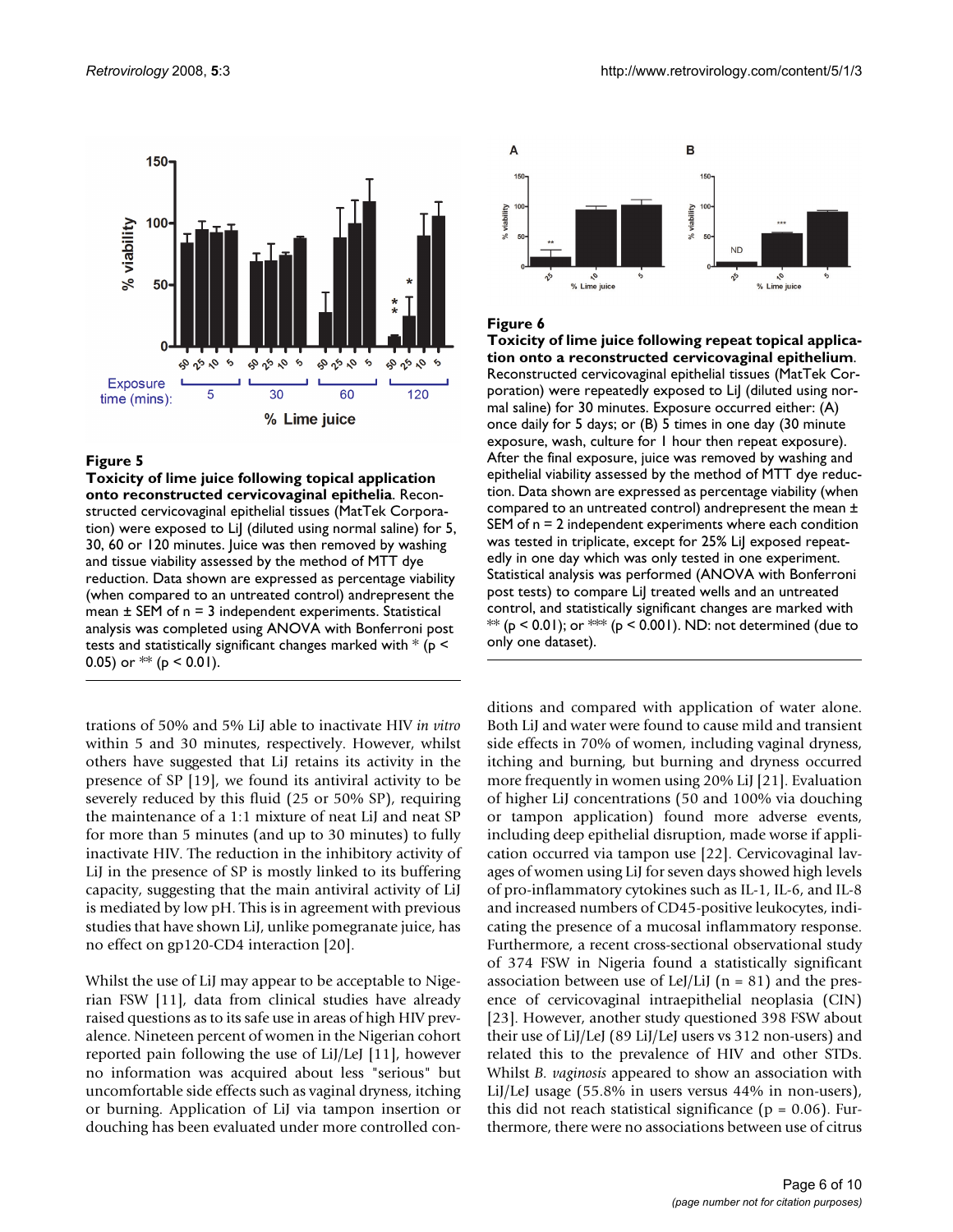douching and other STDs, nor the prevalence of HIV-1 infection between LiJ/LeJ users (48.8%) and non-users (48.2%) [24]. However, neither of these studies was able to control for frequency of condom use, timing of LiJ/LeJ douching and the degree to which the citrus juice was diluted [23,24].

*In vitro* studies presented here suggest that an intact cervicovaginal epithelium is relatively resilient to the toxic effects of LiJ. Reconstructed cervicovaginal epithelial cultures were able to tolerate application of 50% LiJ for 30 minutes in the absence of significant toxicity. However, viability was significantly reduced following longer exposures. Furthermore, repeated exposure of an intact epithelium to only 25% LiJ resulted in a significant loss of viability. In experiments using non-polarized cervicovaginal tissue explants, the toxic nature of LiJ was more apparent, with a 30 minute exposure to 10% LiJ causing significant toxicity, suggesting that toxicity would be higher where the cervicovaginal mucosa was damaged. This effect was also observed using penile explant tissue, suggesting that male partners would also be susceptible to the toxicity of LiJ. Cervicovaginal epithelial cell monolayers were highly susceptible to LiJ induced toxicity. Other reports have also demonstrated that LiJ is extremely toxic to both cervical tissue and T cells *in vitro* [25]. Such effects would be enhanced in women with cervical ectopy (a condition common in young women where the more fragile single layered epithelium of the endocervix displaces the stratified epithelium of the ectocervix) or in the presence of pre-existing ulcerative STDs or microtrauma induced during coitus. This is emphasized by reports that up to 19% of women found the use of LiJ as a douche painful [11].

These observations have important implications for the use of LeJ/LiJ or other acidic solutions as potential intervention strategies to reduce the risk of HIV transmission. Firstly, there is no evidence to show that vaginal douching, especially if performed before sexual intercourse, can maintain a volume of LiJ in the presence of cervicovaginal secretions to provide a 1:1 ratio (equivalent to 50% LiJ) with an infectious ejaculate (2–6 ml) for greater than 5 minutes (and up to 30 minutes). Furthermore, as non-Clade B HIV isolates have been shown to be less sensitive to the effects of pH [10], more juice or longer exposure times may be required to inactivate virus from other clades of HIV. For this approach to be successful, an acidic douche must distribute evenly throughout the vaginal lumen and effectively neutralise semen at all possible portals of virus entry. If used prior to coitus, the antiviral efficacy of this approach would depend on the time period between douching and exposure to an infectious ejaculate, potential leakage of the LiJ from the vagina in the preceding interval, dilution by cervicovaginal secretions induced by sexual arousal, and the re-equilibrium of vaginal pH with time. Measurement of vaginal pH one hour after the first 100% LiJ application in the clinical safety study mentioned above revealed only a small drop in baseline pH (mean = 0.51 units), in the absence of semen, reinforcing the notion that, applied prior to intercourse, LiJ is unlikely to be effective in inactivating HIV [22]. Furthermore, animal efficacy studies have consistently demonstrated a >1000 fold difference between *in vitro* and *in vivo* activity of compounds [4]; thus it is highly likely that even neat LiJ would be far lower than the concentration required to inactivate an infectious ejaculate *in vivo*. Therefore, the use of LeJ/LiJ to prevent HIV transmission lacks biological plausibility. Furthermore, data presented here suggest that repeated application of LeJ/LiJ is likely to result in epithelial damage. While the consequences of such damage on susceptibility to HIV transmission or other STDs are unknown, they should be cause for serious concern in high risk populations.

# **Conclusion**

In conclusion, our preclinical evaluation of the virucidal activity and cytotoxicity of LiJ have identified potential safety concerns for the use of LiJ as a vaginal douche in individuals at risk of HIV infection. The results also fail to demonstrate biological plausibility for the use of vaginal douching with LiJ as an intervention strategy to prevent HIV transmission.

# **Methods**

# *Cell and virus culture*

C8166 and PM-1 cells (AIDS reagent project, National Institute for Biological standards and control, Potters Bar, UK) were grown in continual culture (RPMI 10% [RPMI 1640 medium supplemented with 10% fetal bovine serum, penicillin, streptomycin and L-glutamine]) and passaged every 3–4 days. Adherent ME180 monolayers (derived from a highly invasive squamous cell carcinoma of the cervix; American Type Culture Collection (ATCC), Rockville, MD) were grown in continual culture (DMEM 10% [Dulbecco's modified Eagle's Medium supplemented with 10% fetal calf serum, penicillin, streptomycin and L-glutamine]) and passaged every 3–4 days. ME180 cells were treated with  $1 \times$  trypsin/EDTA (4 ml per 75 cm2 flask for approximately 5 minutes) to allow detachment of cells and passage (approximately 1 in 10) twice weekly. HIV-1 strains used were grown either in phytohaemagglutinin (PHA)-stimulated peripheral blood mononuclear cells (HIV-1 $_{\text{Bal}}$ ), or PM-1 cells (HIV-1 $_{\text{Bal}}$  and HIV-1<sub>RF</sub>). Cell-free viral stocks were passed through 0.2 μm pore-size filters. Infection was monitored by viral reverse transcriptase (RT) released into culture supernatants [26].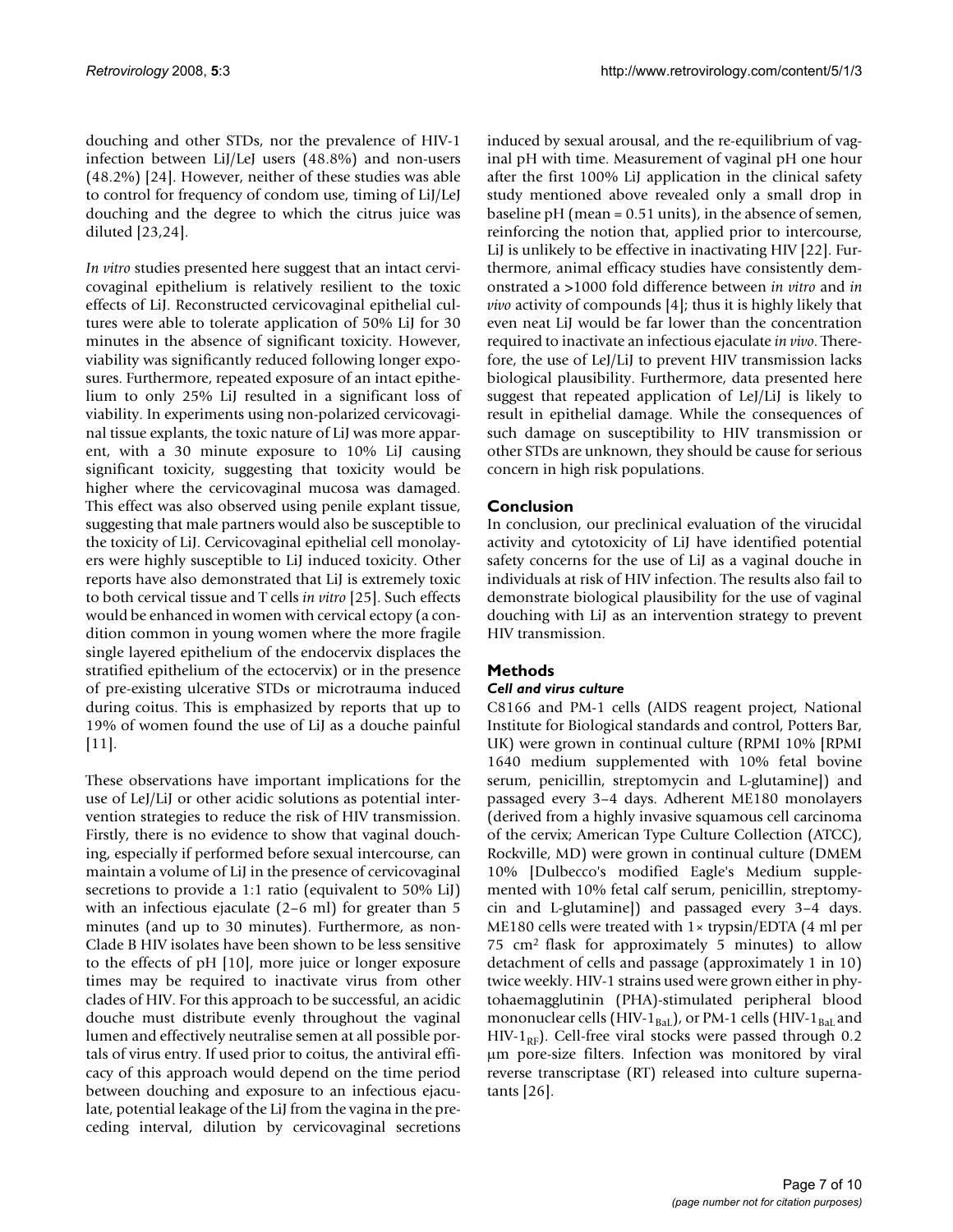# *Lime Juice (LiJ)*

Sour limes were purchased at a local grocery store. They were cut in half and manually squeezed. The resulting LiJ was filtered through a Whatman number 1 paper, and residual pulp and seeds were discarded. The LiJ of twelve limes was processed in this manner, pooled, aliquoted and stored frozen at -80°C until use. We cannot exclude the possibility that some antiviral activity may have been adsorbed by the filter paper, but consider this to be highly unlikely. The pH of the LiJ was  $2.4 \pm 0.0$  (mean  $\pm$  S.D.) which falls within the normal range for sour limes (pH 2.3–3.1). The seminal plasma used in this study immediately raised the pH of LiJ, yielding values >4.0 and >5.0, respectively, at 1:4 and 1:8 lime:semen proportions.

## *Supply and culture of human samples*

#### *(a) Cervicovaginal tissue*

Ectocervical or vaginal tissue was obtained from women undergoing planned therapeutic hysterectomy at St George's, St Helier's and Kingston Hospitals (London, UK) (written consent was obtained from all tissue donors according to the local Research Ethics Committee). Cervicovaginal tissue comprising both epithelium and stroma was cut into 3 mm explants prior to culture in 96 well, flat bottom tissue culture plates in RPMI 10%, as previously described [27-30].

# *(b) Penile glans tissue*

Penile tissue was obtained from gender reassignment surgery at Charing Cross Hospital (written consent was obtained from all tissue donors according to the local Research Ethics Committee). Penile glans tissue comprising both epithelium and stroma was cut into 3 mm explants and cultured as described for cervicovaginal tissue [31].

# *(c) Seminal plasma (SP)*

Semen samples were obtained from healthy normozoospermic donors participating in a research protocol approved by the Eastern Virginia Medical School Institutional Review Board (IRB). Samples were centrifuged at 500 g for 10 minutes following liquefaction, and SP was collected from the supernatant. SP from different donors was pooled, aliquoted and stored frozen at -80°C until use. We have not assessed the effects of LiJ on non-liquefied semen and cannot exclude that this might behave differently.

# *Supply and culture of reconstructed cervicovaginal epithelium*

Reconstructed squamous "cervicovaginal" type epithelium cultures, derived from normal human ectocervical cells (NHEC) isolated from single donor adult human ectocervical tissue, were purchased from MatTek Corporation, USA. Cultures, supplied in 24-well tissue culture inserts, were of multilayer thickness, typically 10–16 cell

layers of non-cornified tissue by histology. Cultures were shipped for use at 4°C on medium-supplemented, agarose gels in 24-well plates. Typically, shipments were sent (from the USA) on a Monday, arriving at the lab (in the UK) on Wednesday afternoon. On arrival, cultures were first allowed to equilibrate to room temperature for 1 hour, and then culture inserts carefully moved into 24 wells containing 300 μl pre-warmed culture media (RPMI 10%), ensuring no transfer of the transport agarose. Cultures were then cultured overnight at 37°C ready for use the following day.

## *Determination of virucidal activity*

#### *(a) T cell assay: solid-phase immobilisation of HIV-1*

HIV was immobilised onto the solid phase of 96-well flatbottomed tissue culture plates coated with poly L-lysine (PLL; 50 μg/ml in PBS) for 1 hour at room temperature [6]. Following washing  $(1 \times 200 \mu l$  PBS], wells were incubated with HIV-1<sub>RF</sub> (50 μl;  $10^3 \times \text{TCID}_{50}$ ) for 1 hour at 37°C after which unbound virus was removed by washing  $(2 \times 200 \mu l$  PBS). Immobilised virus, in the absence or presence of 50% SP (this was always added to the wells first), was treated with LiJ (5–50% final concentration, diluted as necessary in 0.154 M NaCl [normal saline]) for 5, 30, 60 or 120 minutes at 37°C. LiJ/SP was removed by washing  $(4 \times 200 \mu$  PBS) and virus cultured with C8166 (200  $\mu$ l, 4 × 10<sup>4</sup> cells/well). Viral replication was determined following 7 days in culture by measurement of reverse transcriptase activity in culture supernatants [26].

#### *(b) Cervicovaginal tissue assay*

HIV-1<sub>BaL</sub> (10<sup>4</sup> × TCID<sub>50</sub>) was incubated with diluted LiJ (final concentrations of 50, 25, 10, 5 or 0% LiJ, diluted in RPMI 10%) for 5, 30, 60 or 120 minutes. Cervicovaginal tissue explants were then exposed to 200 μl of the virus/ LiJ incubate (pre-diluted 1/10 to reduce the potentially toxic effects of LiJ to tissue) and incubated at 37°C for 2 hours. Tissue explants were then washed (4 × 200 μl PBS) and cultured for 10 days with 50% media feeds every 2–3 days. Viral infection was determined by the release of p24 antigen released into culture supernatants (p24 antigen ELISA, Beckman Coulter, carried out according to the manufacturer's protocol). To ensure the absence of infection was not due to the toxic effects of LiJ, replicate tissues were exposed to diluted LiJ alone for 2 hours and tissue viability determined by MTT dye reduction as described below.

#### *Toxicity of lime juice*

#### *(a) Toxicity to human genital tissue*

Genital tissue explants (cervicovaginal or penile) were exposed to diluted LiJ (200 μl; 5–50% final concentration, diluted in RPMI 10%) for 5, 30, 60 or 120 minutes. LiJ was then removed by washing  $(4 \times 200 \mu l$  PBS) and viability determined using the MTT (3 [4,5-dimethylthiazol-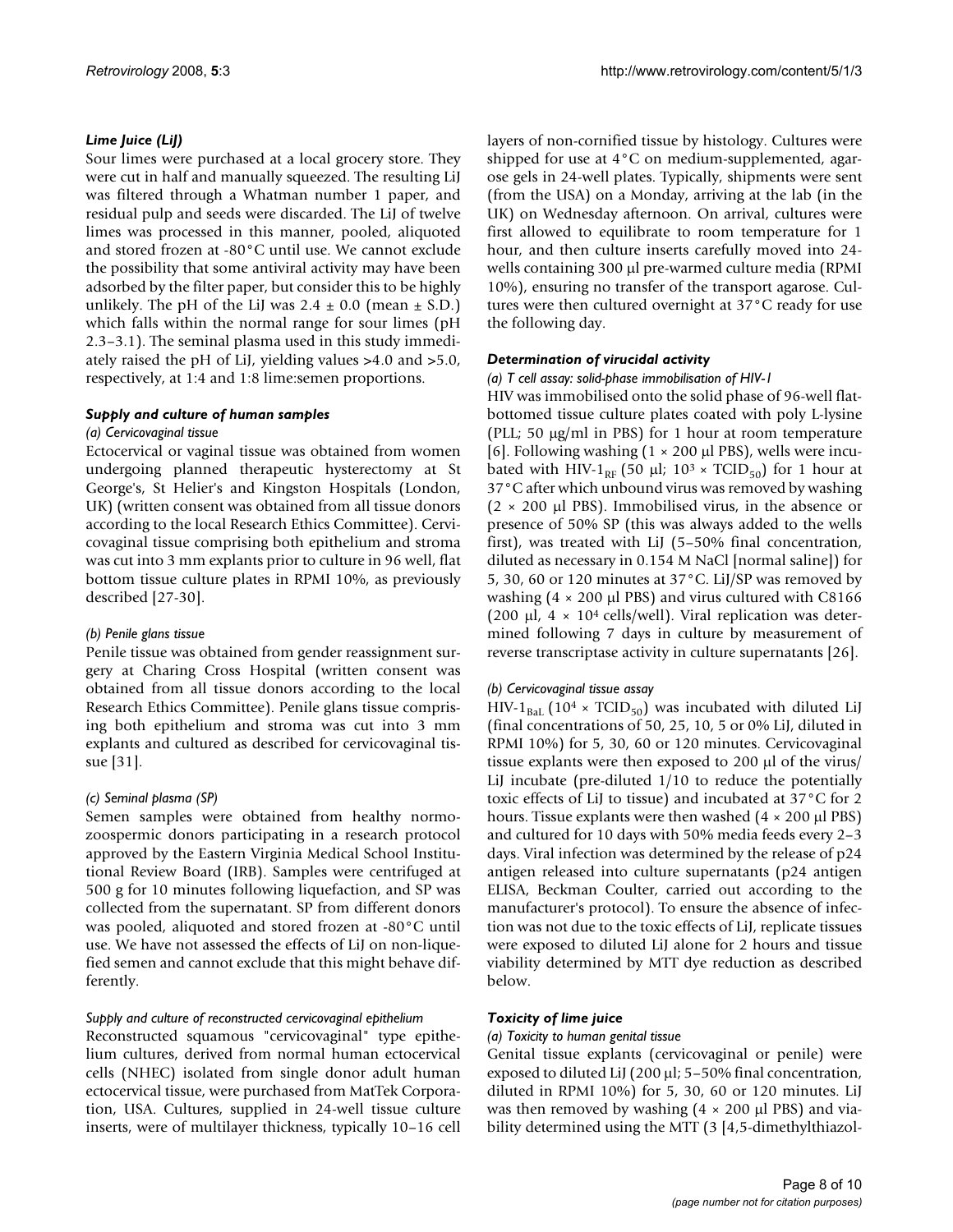2-yl]-2,5 dipbenyltetrazolium bromide or thiazolyl blue) dye reduction method. Briefly, explants were exposed (submerged) to 0.5 mg/ml MTT for 2 hours at 37°C when live cells can reduce the MTT dye into a methanol soluble formazan product. Explants were then blotted to remove excess liquid, weighed, transferred into 1 ml methanol and incubated overnight at room temperature in the dark. The absorbance of the methanol containing the MTT-formazan product was determined at 570 nm and the % viability per mg tissue calculated by the comparison of test samples to explants not exposed to LiJ.

#### *(b) Toxicity to cervical epithelial cell monolayers*

ME180 cells (0.2  $\times$  10<sup>5</sup> cells/well) were seeded into 96well plates and cultured overnight to approximately 60% confluency. Media was removed and cells exposed to LiJ (100 μl; 5–50% final concentration, diluted in 0.154 M NaCl) for 5, 30 or 60 minutes at 37°C. Compound was then removed by washing  $(4 \times PBS)$  and media containing MTT (200 μl; 0.5 mg/ml) added to each well. Following incubation at 37°C for 2 hours, media was removed and cells solubilised in 100 μl lysis buffer (98% isopropanol/ 2% 2 N HCl). Well contents were mixed to evenly distribute the dye, and the absorbance determined at 570 nm.

## *(c) Toxicity to a reconstructed cervicovaginal epithelium*

To assess the epithelium viability following topical application of LiJ, reconstructed cervicovaginal epithelium cultures were exposed to a topical application of LiJ (100 μl; 5–50% final concentration, diluted in 0.154 M NaCl) for 5–120 minutes. LiJ was then carefully removed by washing  $(2 \times 200 \mu l$  PBS) and epithelium viability determined using the method of MTT dye reduction. Briefly, cultures were exposed to MTT (0.5 mg/ml in RPMI 10%; 300 μl) from the basolateral surface and incubated for 2 hours at 37°C. Cultures were then transferred into culture plates containing 1 ml methanol and the insert also filled with 1 ml methanol (such that there was 2 ml total/well, totally immersing the insert). Cultures were incubated for 2 hours (room temperature), before the dye was released by breaking the culture insert membrane and mixing the methanol to obtain a homogeneous solution. Sample absorbance was determined at 570 nm using methanol as a blank. % viability of the lime treated samples was determined by comparing to a media only treated control culture.

To determine any cumulative effect following repeat topical exposure, reconstructed cervicovaginal epithelial cultures were exposed to LiJ (5, 10 or 25% final concentration, diluted in 0.154 M NaCl) either repeatedly over 1 day, or once daily for 5 days. In each case, cultures were exposed to LiJ for 30 minutes after which LiJ was removed by washing (4 washes with PBS). Epithelia were then cultured in the absence of LiJ for either 1 hour or overnight. This was repeated for a total of five LiJ applications and epithelial viability was determined immediately following removal of the fifth application as described above.

# *Statistical analyses*

50% inhibitory concentration  $(IC_{50})$  and toxic dose  $(TD_{50})$  analysis was completed using non-linear regression analysis (Graphpad PRISM, GraphPad Software, Inc.). Data was also analysed by ANOVA (with Bonferroni post tests) to determine the effect of LiJ treatment on samples, and to determine the effect of the presence of SP on LiJ activity.

# **Abbreviations**

HIV: Human immunodeficiency virus;

AIDS: Acquired immunodeficiency syndrome;

STD: Sexually transmitted disease;

LiJ/LeJ: Lime/lemon juice;

SP: Seminal plasma.

# **Competing interests**

The author(s) declare that they have no competing interests.

# **Authors' contributions**

PSF participated in the design of the study, carried out cytotoxicity determinations in cellular and tissue models, the virucidal determinations using cellular assays and helped draft the manuscript. SJH carried out virucidal determination using tissue explants and the repeat exposure cytotoxicity determinations. ARB prepared the LiJ and SP, tested their pH and physical properties, and ran neutralization assays. GFD and RJS conceived the study, participated in its design and helped to draft and edit the manuscript. All authors read and approved the final manuscript.

# **Acknowledgements**

This work was funded by a Microbicide Development Programme (MDP) grant (G0100137) from the MRC and Department for International Development UK to RJS, and by CONRAD (HRN-A-00-98-00020-00) intramural funds to GFD. CONRAD is a program of the U.S. Agency for International Development (USAID) administered under a cooperative agreement with Eastern Virginia Medical School. The views of the authors do not necessarily reflect those of their funding agencies. We thank Carrie Victor-Smith and Naomi Armanasco for co-ordination and collection of tissue samples, the departments of Obstetrics and Gynaecology and Histopathology of St George's, Kingston and St Helier's Hospitals for their assistance in obtaining human genital tissue.